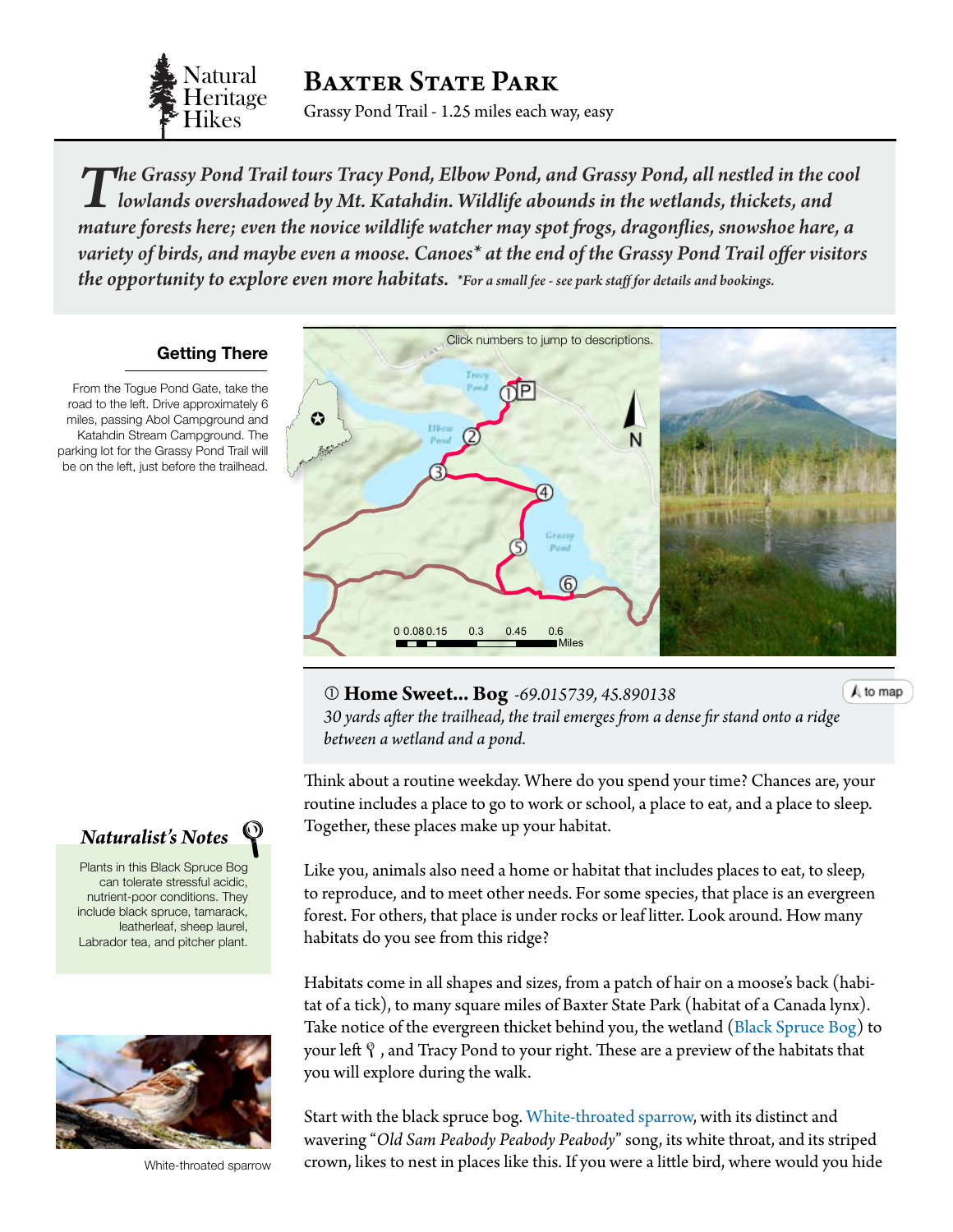

Common yellowthroat





Beaver-chewed sticks



The ponds in this valley originated as shallow basins scoured out by the movement of glaciers over 10,000 years ago. Beavers prefer to dam streams in valleys that are wide and shallow as opposed to steep and narrow. A dam of the same height will inundate more land in a wide, shallow valley than in a narrow, steep valley. Basins like these are beaver bonanza.

## **Kid's Corner**

When there is fresh snow on the ground, find a small stone or paperweight and try to place it on top of the snow. Does it sink? Now put something flat, like a piece of cardboard, on the snow and then place the stone on top. Does it sink this time? The weight of the rock is spread out over the cardboard, keeping it afloat. This is how snowshoe hares use their big feet to stay on top of deep snow! your nest to keep it safe from predators? The white-throated sparrow tucks its teacupshaped nests into thick brush near the ground. Wet places, like this one, are often thick with shrubs, making them good habitat for not only white-throated sparrow but also [Lincoln's sparrow](http://www.allaboutbirds.org/guide/Lincolns_Sparrow/id), [palm warbler](http://www.allaboutbirds.org/guide/Palm_Warbler/id), and [common yellowthroat.](http://www.allaboutbirds.org/guide/Common_Yellowthroat/id)

 **America's Largest Rodent** *-69.012734, 45.88820 At 0.15 miles, the trail crosses the second of two log bridges; this bridge crosses the outlet of Elbow Pond.*

 $A$  to map

 $A$  to map

It cuts down trees to build its empire. It's the torment of landowners and the muse of naturalists. It's America's largest rodent, the beaver, and it's the reason this pond is so big.

Beavers have a knack for customizing their own habitats. A beaver pond, like the one you are crossing, is created when beavers dam a stream with sticks and mud. The resulting pond or series of ponds provides the beaver with food and safety.

Beavers prefer to eat the bark of hardwood trees, like red maple and alder, over softwood trees, like tamarack and black spruce. As they run out of food, they must travel farther from their pond to reach suitable food, which poses risks for a tasty beaver.

Clumsy on land, beavers are relatively easy meals for coyote, fisher, and bobcat. In the water, they are completely safe. Beavers constantly increase the size of their dam to widen their pond, shortening the distance they must travel over land to find food  $\mathcal{P}$ .

Look for sign of beaver here. Sticks that are chewed to pencil-like points and trees with teeth marks and shavings around the bases are good clues.

 **Bigfoot** *-69.019966, 45.887051 At 0.4 miles, the trail splits in the midst of a dense tunnel of young balsam fi[r.](#page-0-0)*

If Bigfoot exists, he probably lives in snowy regions. Disproportionately large feet are an adaptation of animals that frequently travel in snow  $\lambda$ .

This is a good place to spot an animal whose name, snowshoe hare, says it all. To avoid predators and to keep warm in winter, snowshoe hares seek dense coniferous stands like this one.

Snowshoe hare is one of several northern mammal species whose fur changes from summer brown to white in the winter to blend in with the snow. Snowshoe hares that turn white too soon, before it snows, will travel to higher elevations seeking snow to complete their camouflage.

In northern Maine, snowshoe hares are constantly haunted by the elusive Canada lynx. Lynx are so dependent on snowshoe hares as a food source that lynx populations often plummet following a decline in snowshoe hares. Like snowshoe hares, lynx have large feet for traveling in snow.

*Take the left branch of the junction toward Grassy Pond. Within about 50 yards, the trail*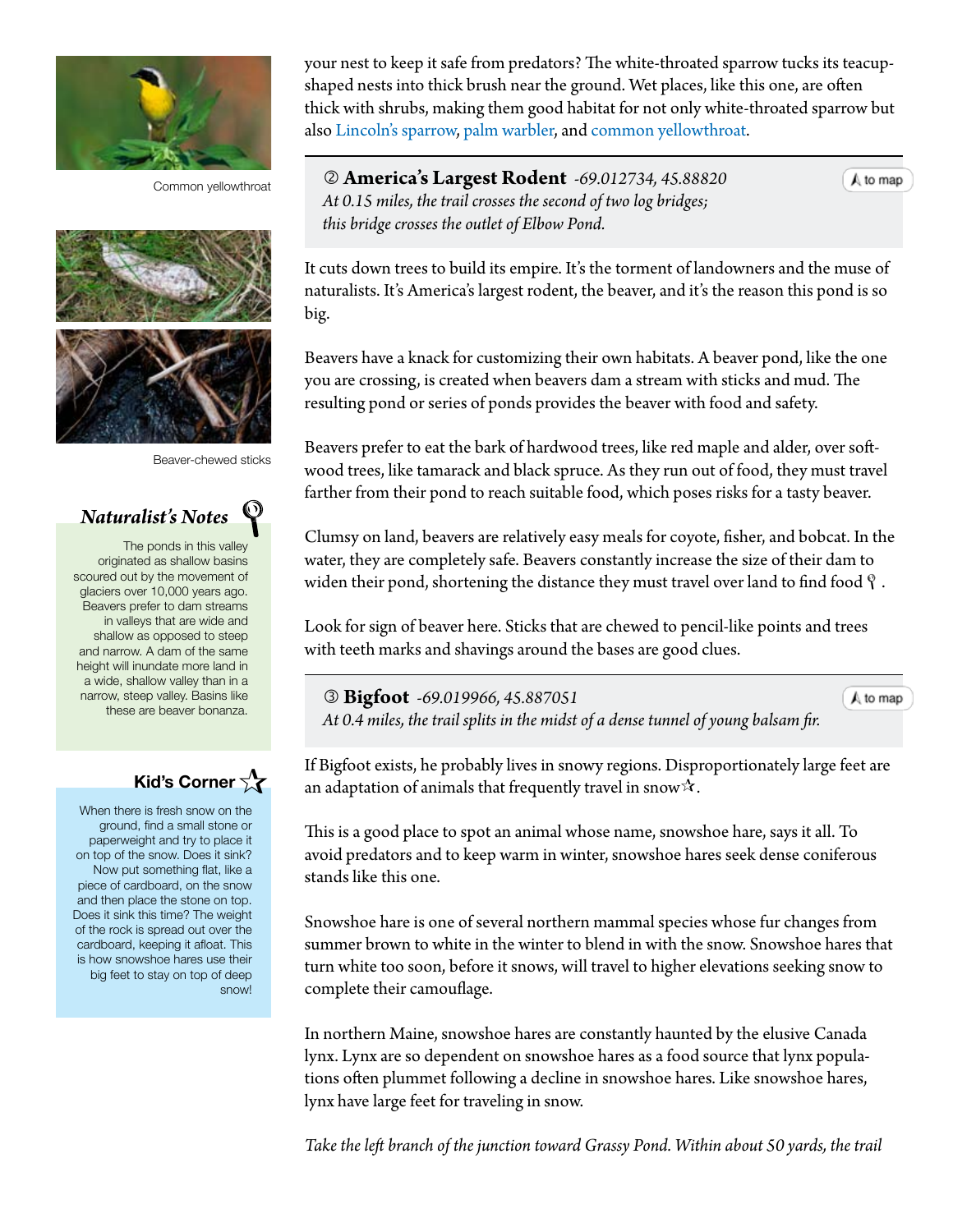

Here, red spruce dominates the canopy which is also sprinkled with white pine and paper birch. Herbs are scarce; balsam fir seedlings and mosses cover the ground. Forests like this are often found atop moderate-elevation slopes with shallow, well-drained soils. More herbaceous plants appear where the trail approaches the lake; they include wintergreen, creeping snowberry, rattlesnake plantain, Canada mayflower, and blue-bead lily.



Hooded merganser

*climbs out of the dense balsam fir stand and into a shady but open [Lower Elevation Spruce](http://www.maine.gov/dacf/mnap/features/communities/lowelevationspruce.htm)  [- Fir Forest](http://www.maine.gov/dacf/mnap/features/communities/lowelevationspruce.htm).*

 **Foster Parenting among Water Birds** *-69.008416, 45.8860[86](#page-0-0)* A to map  *At 0.7 miles, a spur on the left leads to the northern end of Grassy Pond, offering a spectacular view of Mt. Katahdin.*

If you approach this spot slowly and quietly in summer, you may get a look at families of c[ommon goldeneye](http://www.allaboutbirds.org/guide/Common_Goldeneye/id) and [hooded merganser](http://www.allaboutbirds.org/guide/Hooded_Merganser/id). The common goldeneye is sometimes mistaken for the common loon. Loons, however, never have more than two hatchlings.

Adult male common goldeneyes have a prominent white spot near the base of the bill; females have plain brown heads. Both do indeed have golden eyes. Hooded merganser males sport a white crest edged in black; females are rather plain brown.

Common goldeneyes typically care for many hatchlings. This is in part because one female goldeneye can sometimes manipulate another mother into raising her young, a tactic known as "brood parasitism." Goldeneyes nest in cavities of dead trees, but like in musical chairs, there aren't always enough cavities during breeding season. A female goldeneye without a nesting cavity of her own will sometimes lay her eggs among the clutch of another female goldeneye. In the darkness of the nest cavity, the unwitting female will incubate both clutches, sometimes reaching as many as 24 eggs, but more often closer to a dozen.

While wandering beside these ponds, hikers in summer may feel as though they are being dive-bombed by small helicopters. Blurs of blue and black, mosaic darners are large, noisy dragonflies. If you are lucky they might feed on the insects that are trying to feed on you!

 **Birds: A Double-Take** *-69.010684, 45.884033* A to map  *At 0.8 miles, the trail becomes an aisle in a cathedral of tall, evenly-aged red spruce with virtually no understory. Here, the ground is carpeted in feather moss.*

You may think you've spotted a [black-capped chickadee](http://www.allaboutbirds.org/guide/Black-capped_Chickadee/id) in this red spruce forest, but look again. Perhaps you found a b[oreal chickadee,](http://www.allaboutbirds.org/guide/Boreal_Chickadee/id) the black-capped chickadee's [boreal](#page-3-0) counterpart. Nearly identical to the black-capped chickadee, the boreal chickadee has a brown cap and sings a raspier, nasal "*tsik-a-day*."

Boreal counterparts are similar to species found in warmer (temperate) [climates,](#page-3-0) but with differences that make them better adapted for the cold. Boreal chickadee, spruce [grouse](http://www.allaboutbirds.org/guide/Spruce_Grouse/id), and [gray jay](http://www.allaboutbirds.org/guide/Gray_Jay/id) are the boreal counterparts of the black-capped chickadee, ruffed [grouse](http://www.allaboutbirds.org/guide/Ruffed_Grouse/id), and [blue jay](http://www.allaboutbirds.org/guide/Blue_Jay/id) that many of us recognize from warmer places.

This red spruce stand provides excellent habitat for all three boreal species, but the easiest one to spot is the boreal chickadee.

*At 1 mile, turn left at the junction toward Grassy Pond.*



Spruce grouse Image © Bryan Pfeiffer, used with permission



Gray jay Image © Bryan Pfeiffer, used with permiss